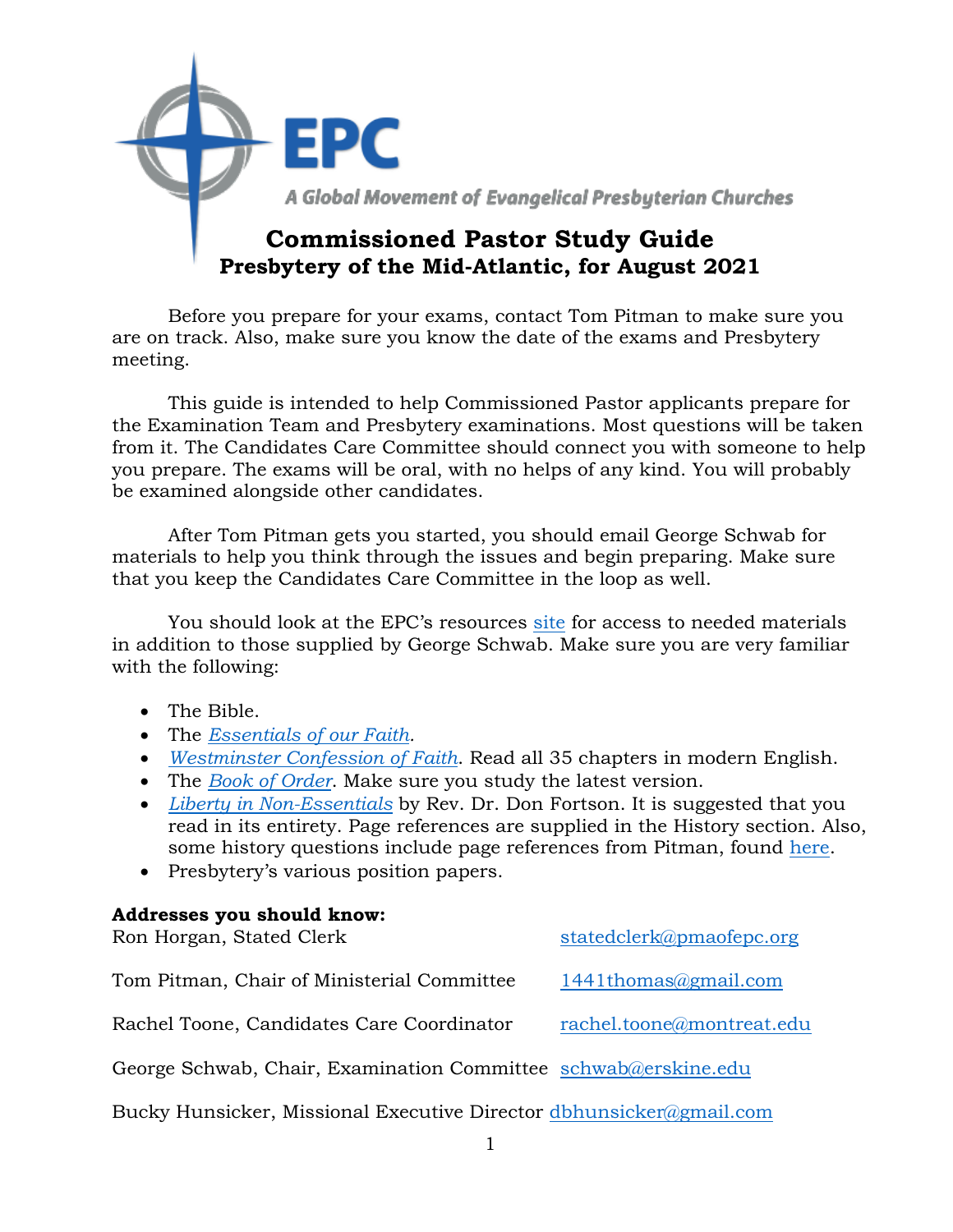#### **Bible**

Where is the first promise of the gospel? List the days of creation. Describe Eden. What happened at the Fall? Describe the Covenant with Noah. Describe the Covenant with Abraham. Who is Melchizedek? What was the sin of Sodom? Say something about Isaac and Jacob. Name the Twelve tribes. Describe the career of Joseph. Who was Moses? What is the Pentateuch? Outline Exodus. Describe the plagues. List the Ten Commandments. What is the Mosaic Covenant? What was the Tabernacle? Who was Aaron? Describe the Sacrificial system. What happened on the Day of Atonement? What are the purity laws? Say something about Tithing. What was the Sabbath? Describe the Wilderness wandering. What did Joshua do? Discuss 6 judges from the book of Judges. Outline the book of Ruth. What is the greatest commandment? What is the second greatest?

Who was Samuel? Describe Saul's career. Describe David's career. Describe the Davidic covenant. What are Messianic Psalms? What are Imprecatory Psalms? Tell us about Solomon. What did the Temple look like? What was the sin of Jeroboam? Who were the Omrides? Tell us about Elijah and Elisha. Tell us about Job. Describe the Virtuous Woman. Tell us about the book of Isaiah. Who was the Suffering Servant? What did Assyria do to Israel? Tell us about Hezekiah. Tell us about Josiah. Talk about Messianic Prophecies. Tell us about Jeremiah. What did Babylon do to Israel? Tell us about the book of Daniel. List the Minor Prophets. Tell us about Ezra. Tell us about Nehemiah. What happens in Esther? Tell us about the Servant Songs. Describe the Apocrypha.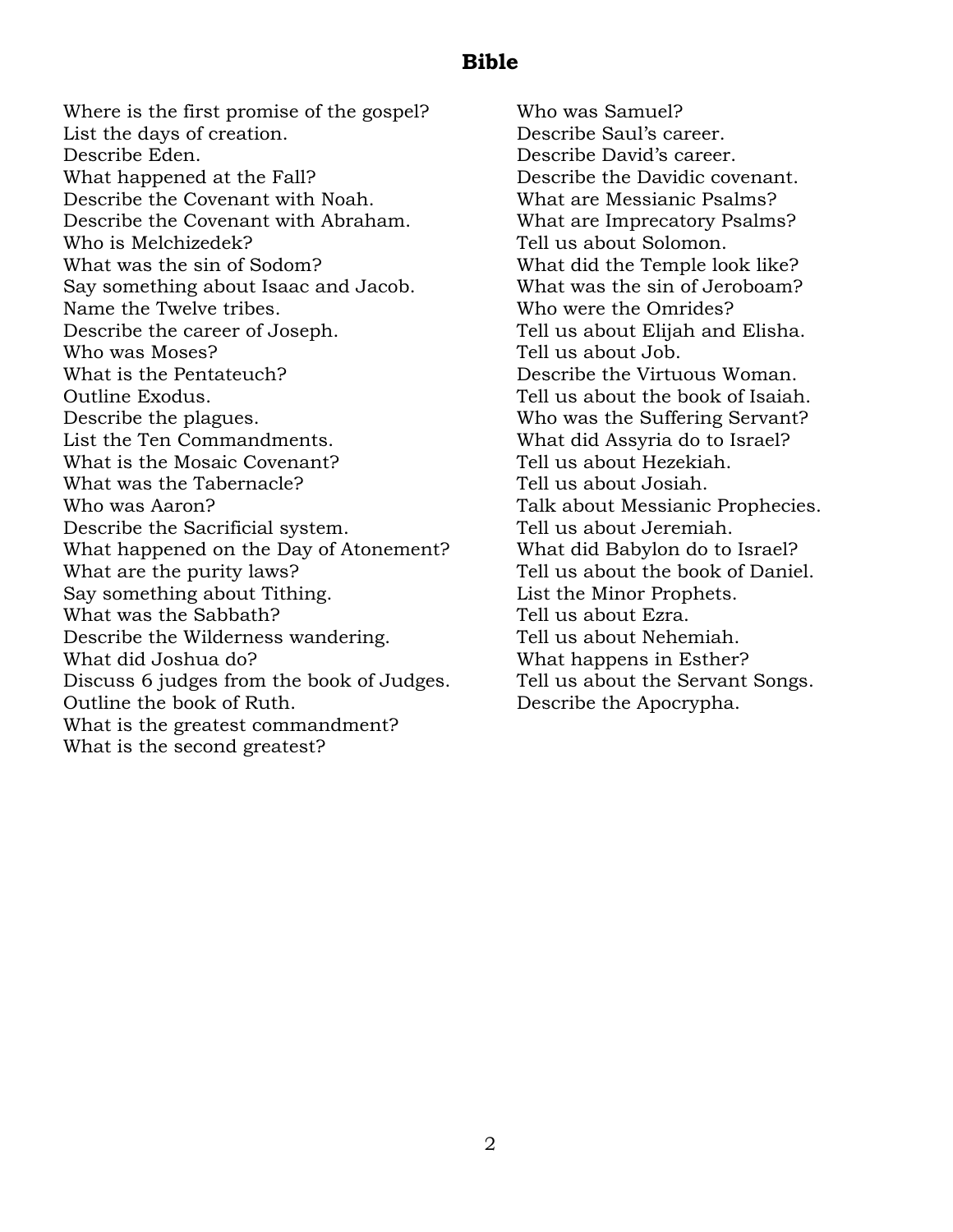List in order all the books of the NT. What books comprise the "Synoptic gospels"? What does John have that the synoptics don't? List the seven "I Am" statements in John. Tell us what Jesus taught about the Kingdom of God. Where in the Bible is the Sermon on the Mount? Give us a synopsis of the Sermon on the Mount. What are some key events in Passion Week? List some Parables of Jesus. Tell us about the Parable of the Sower. Tell us some of Jesus' miracles. Describe the temptation of Jesus. Name the twelve disciples. Describe Jesus' High Priestly prayer. Describe the historical events surrounding the Crucifixion. What spiritual benefits come to us through the Resurrection? What happened at Pentecost? Who was the First Martyr? Describe the Conversion of Paul. What was the issue at the Jerusalem Council? Detail for us Paul's Missionary journeys. List in order the Pauline epistles. Outline the book of Romans. What does the NT say about Marriage and Divorce? Describe the Lord's Supper. What are the Gifts of the Spirit? What is the fruit of the Spirit? Tell us about the Resurrection of the body. What is taught in Galatians? What is taught in Ephesians? What is taught in Philippians? Thinking of 2 Timothy 3:16, how is Scripture useful? What will happen at the Return of the Lord? List the Pastoral Epistles. What is taught in Hebrews? What is taught in James? What is taught in I Peter? What is taught in II Peter? What is taught in I John? What happens in the Book of Revelation?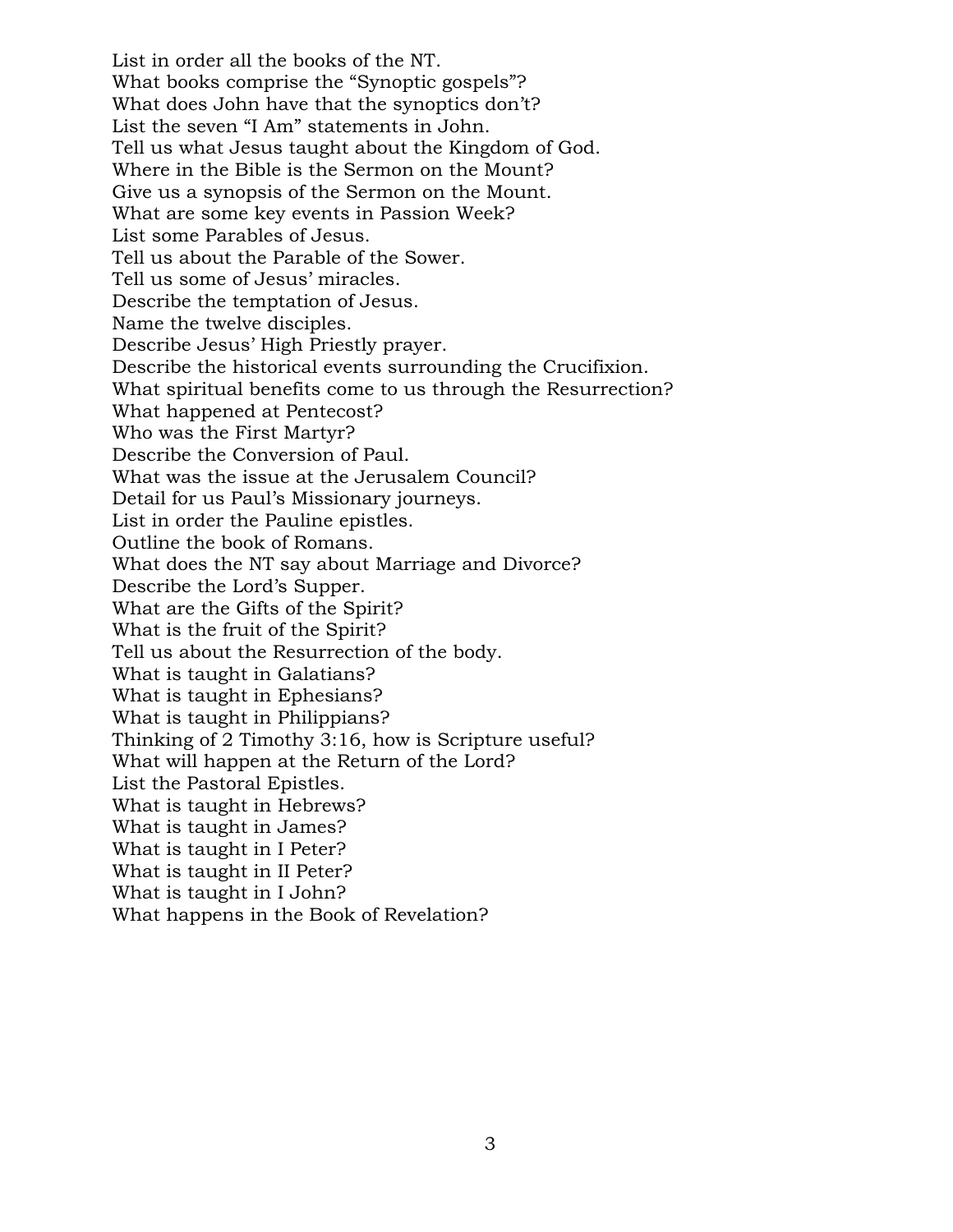# **Theology and Sacraments**

#### *You will* **be asked these five questions:**

- Do you subscribe to the Essentials of the Faith of the EPC without any reservations?
- Is Jesus the only way of salvation?
- What exceptions do you have to the WCF and Catechisms?
- Do you affirm the view of Scripture found in Chapter 1 of the WCF?
- What is your view on infallibility and inerrancy?

#### **Other Sample questions:**

Define General Revelation. Discuss biblical passages which teach the Authority of Scripture. What is the relationship between Scripture and the WCF? What does the WCF say about the Holy Spirit? Why were the last two chapters added to the confession? Compare the Reformed view of the Sacraments with other traditions. Discuss the relationship between General and Special Revelation. Would you say that Scripture is infallible? Why or why not? What is the extent of canon? State the doctrine of inspiration. What is the doctrine of God? Describe the Trinity. What is the doctrine of Creation? What is Providence? What work and role do angels have? What are angels? Who is Satan? What are demons? Describe the person of Christ. Describe the work of Christ. What are the three theocratic offices of Christ? What is the doctrine of the virgin birth? What is the Incarnation?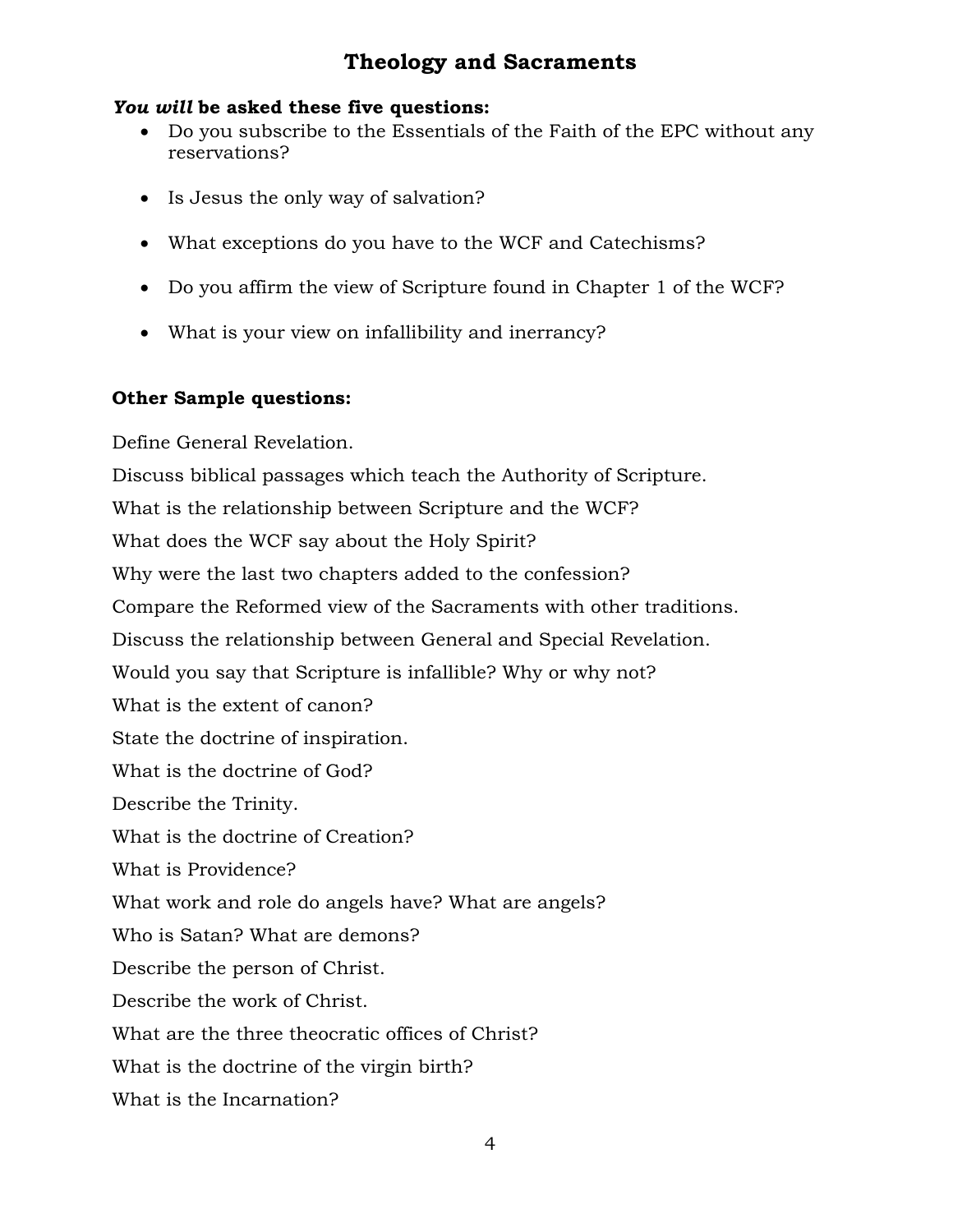What is the theological significance of the crucifixion?

What benefits come to the believer through the resurrection? (Rom 4:25, 6:4; Eph 2:5 – 6; Col 2:13; 1 Pet 1:3; etc.)

Why will Christ return? What will happen then? Describe the person of the Holy Spirit. Describe the work of the Holy Spirit. Describe the gifts of the Holy Spirit. If Cessationist: give biblical basis for that view. If Egalitarian: give biblical basis for that view. What does it mean that people are totally depraved? What is the doctrine of Original Sin? List as many elements of the Ordo Salutis as you can. Which comes first in the Ordo Salutis: faith or regeneration? Why? What does it mean that we are united with Christ? What is the role of the Law in the Christian life? What is Covenant Theology? What is your understanding of the Church of Jesus Christ? How are you going to make this a priority? Defend the EPC's position on paedo-communion. What is the Regulative Principle of worship? What is your view of it? Explain your eschatology. What are various millennial views? Tell us about the final judgment. What is Theonomy? Do you hold to this view? What is Dispensationalism? Do you hold to this view? What is "Openness of God" theology? Do you hold to this view?

1 Sam 15:11 says that God regretted making Saul king. Explain.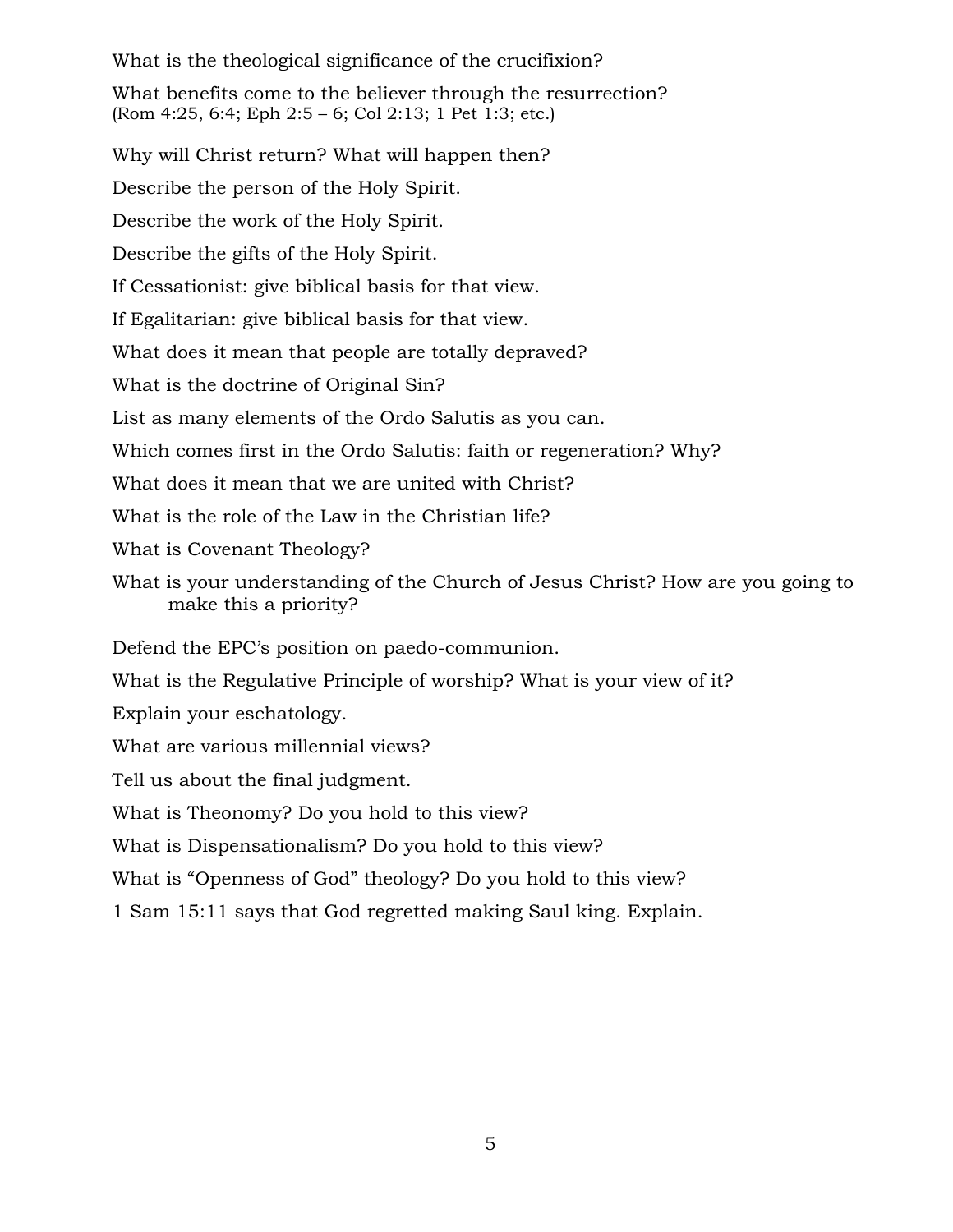# **Church History and Reformed Tradition**

*EARLY AND MEDIEVAL CHURCH (\*See [Pitman](https://www.amazon.com/Reformed-Power-Tom-Pitman-ebook/dp/B00FDJOIFG/ref=sr_1_2?ie=UTF8&qid=1518905721&sr=8-2&keywords=tom+pitman) chapter 3)*

Why is ancient church history important for the life of today's church? How did the Roman persecutions shape the Early Church? What is Gnosticism and how did the Church respond to it? Describe the formation of the NT canon. When was it complete? Tell us about Marcion.

\*Who was Ignatius of Antioch? What did he prophesy to the Philadelphians? \*Who was Justin Martyr? What did he say about the gifts of the Spirit? \*Who was Irenaeus? How did he describe the Christian experience? Tell us about Athanasius.

What is the history behind the Apostles Creed? What was it addressing? Tell us about Church government in Christianity's early centuries. Who was Origen?

Tell us about The Council of Nicea.

How did the conversion of Emperor Constantine impact the Church? Where did the idea of the Papacy come from? Who was the first Pope? What was the Arian heresy and how did the Nicene Creed address it? What was the outcome of the Council of Chalcedon? How did Augustine respond to the teachings of Pelagius? \*Tell us about Augustine's encounter with the miraculous. What was the Donatist controversy? What was the outcome? What was Scholasticism? Explain Thomas Aquinas' contribution. Who were John Wycliffe and John Huss?

*REFORMATION AND POST-REFORMATION CHURCH (\*See [Pitman](https://www.amazon.com/Reformed-Power-Tom-Pitman-ebook/dp/B00FDJOIFG/ref=sr_1_2?ie=UTF8&qid=1518905721&sr=8-2&keywords=tom+pitman) chapter 3)* What were the issues that brought about Luther's "breakthrough"? Who was Ulrich Zwingli?

Why did Zwingli believe that the children of believers should be baptized? Who was John Calvin and what did he do in Geneva?

How did Calvin understand the doctrine of Predestination?

What was Calvin's view of Christ's presence in the Lord's Supper?

\*Who was George Wishart? Tell us about his prophecies.

\*Who was John Knox? Tell us about some of his prophecies.

Who was Jacob Arminius? How did the Synod of Dort respond to him?

\*Who were the Huguenots? Tell us about their prophecies and healings.

What was the historical background to the Westminster Assembly?

When did the Westminster Assembly meet?

What documents were produced by the Westminster Assembly?

What is the topic of the first chapter of the WCF?

What is the answer to the first question in the Shorter Catechism?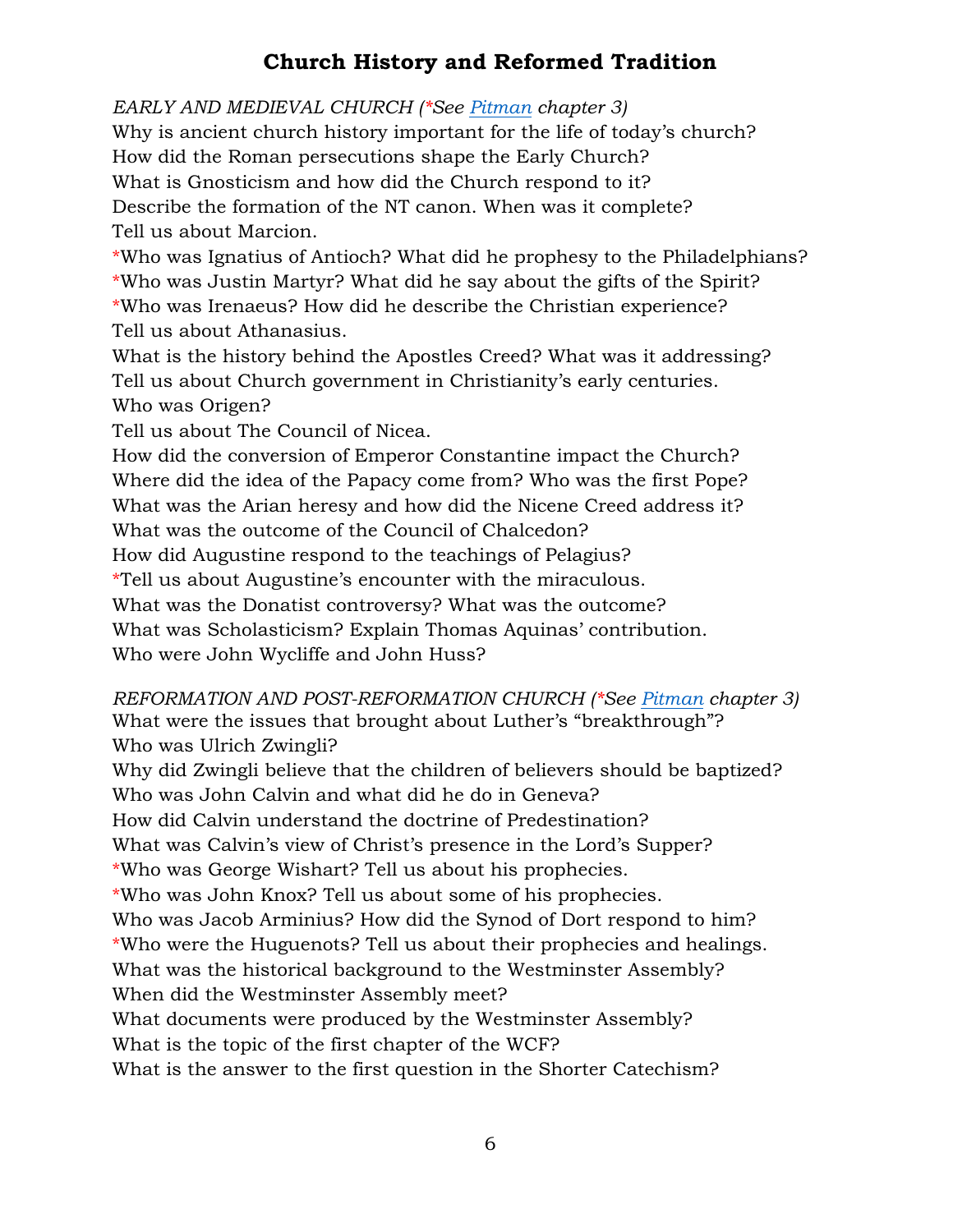#### *AMERICAN PRESBYTERIANISM*

Who was Francis Makemie?

When was the first Presbytery formed in America?

What was the Adopting Act? What was the final decision of the Synod? Who began the Log College? What impact did it have on Presbyterianism? What was the Old Side/New Side schism about? When were they reunited? Who was John Witherspoon? What did he contribute to Presbyterianism? When and where did the first General Assembly meet in America? What was the 1801 Plan of Union?

When did the Old/New School schism occur and what was it about? Who was Charles Hodge?

Tell us about Henrietta Mears.

When did the Southern Church begin allowing the ordination of women? What revisions were made to the WCF in 1903?

How did J. Gresham Machen challenge the Presbyterian Church?

Describe the two added chapters of the WCF in its modern version.

### *HISTORY OF THE EVANGELICAL PRESBYTERIAN CHURCH (See [Fortson\)](https://epcresources.org/collections/books-and-booklets/products/liberty-in-non-essentials-the-story-of-the-evangelical-presbyterian-church)*

- When did the Evangelical Presbyterian Church come into existence?
- Who were the founding churches of the Evangelical Presbyterian Church?
- What issues in the mainline church propelled the EPC founders to separate? (*See Fortson pp. 17 – 26; 33 – 38; 42 – 54*)
- Why was commitment to *WCF* crucial to EPC founders? (*59 – 68; 137 – 144*)
- What did Bart Hess contribute to the EPC founding? (*29 – 33; 55 – 59*)
- Who was Andy Jumper; why is his story important to the ethos of the EPC? (*38 – 42; 68 – 70*)
- Describe the controversy over "The Essentials." How was it resolved in 2001? (*144 – 166*)
- How does the "Essentials of Our Faith" relate to the WCF in our constitution?
- The EPC can be described as "New School Presbyterianism." Explain. (*2 – 17*)
- List the EPC position paper's distinctives on women's ordination. (*95 – 99*)
- How would you describe the EPC view on the gifts of the Spirit? (*99 – 101*)
- Describe the relationship between the EPC and other conservative Presbyterian bodies. (*101 – 105; 122 – 127*)
- Tell us the story of Andrew Brunson.
- Tell us the story of Cassie Bernall. (*134 – 135*)
- How did the EPC deal with tensions between complementarians and egalitarians in the BOO in 2012? (*208 – 220*)
- Tell us the story of Mike Pompeo.
- Tell us the story of Howard Shockley.
- Howard described the EPC as a "Charismatic denomination." Why do you want to be part of such a church?
- What impact has Ken Priddy had on the missional emphasis of the church?
- The Chicago Statement on Biblical Inerrancy has been a rallying point for many Evangelicals. On its 10th anniversary, what did our General Assembly say about it? (*178 – 179*)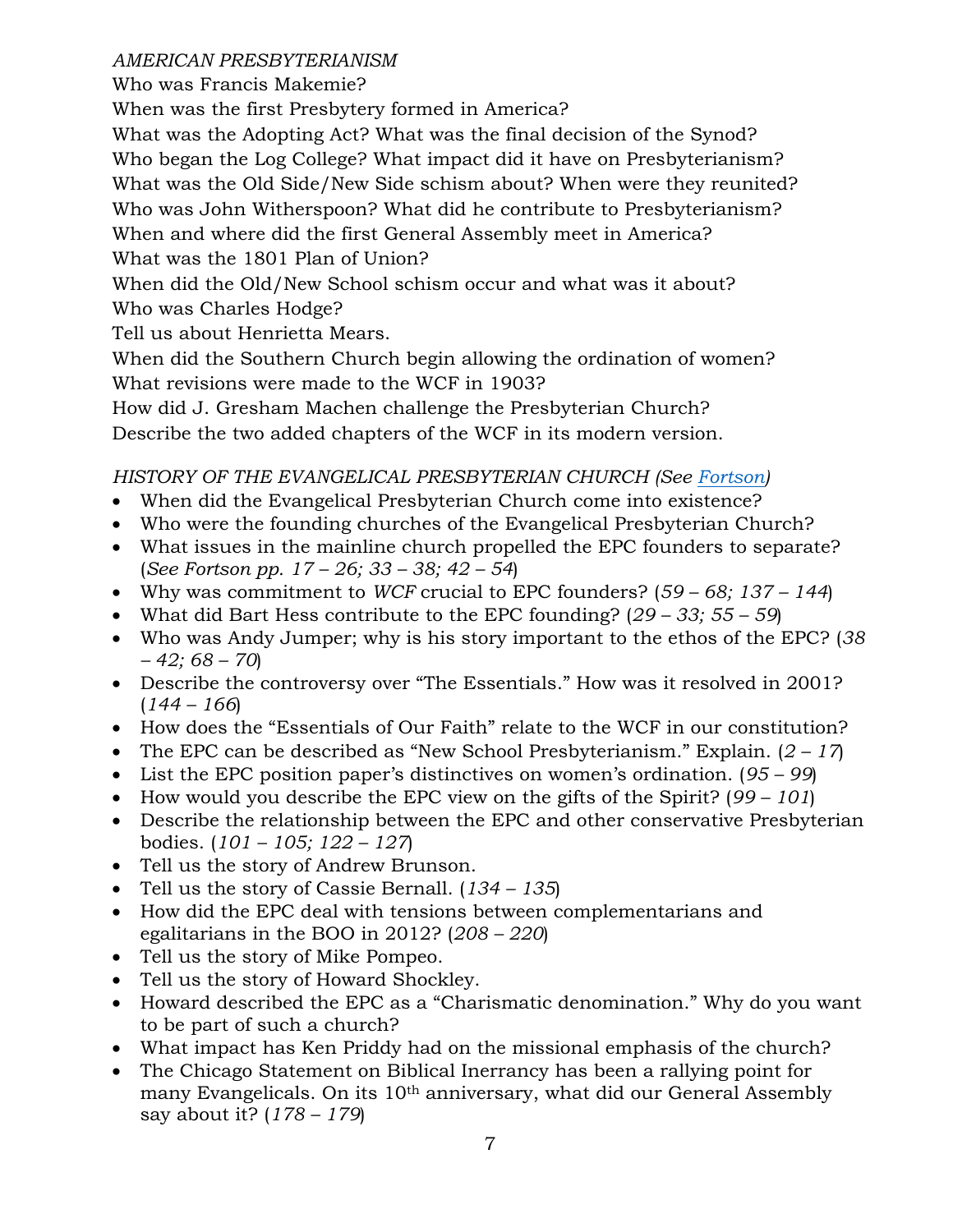## **Polity**

You *will* be asked: Have you read the Book of Order of the EPC? ("No"=instant fail) What is the motto of the EPC?

What does it mean that we value liberty in non-essentials?

If a commissioner to Presbytery tries to debate a non-essential, what will happen?

Define the Book of Order.

What are the three parts of the Book of Order?

Based on 81-03 of the Acts of the Assembly, what is the primary purpose of Presbytery meetings?

Who is the administrative director?

Who is the stated Clerk of Presbytery? What is his email address?

Who is the current moderator of Presbytery?

Who is the chair of the church development committee?

How does the Book of Discipline (1-10) define immorality?

What does the Book of Discipline say about retention of church property?

What weight does the Acts of the Assembly carry in the BOO?

Who has primary responsibility for:

- the local congregation
- preparing a budget
- organizing a congregation
- supervising foreign missions
- ordaining ministers
- calling a pastor
- amending the Book of Order
- renovating church property
- ordaining a deacon
- overseeing the worship service
- selling church property
- dissolving a pastoral relationship
- moderating the Session meeting
- receiving a new member
- overseeing congregational Christian education
- music used in a worship service
- calling a congregational meeting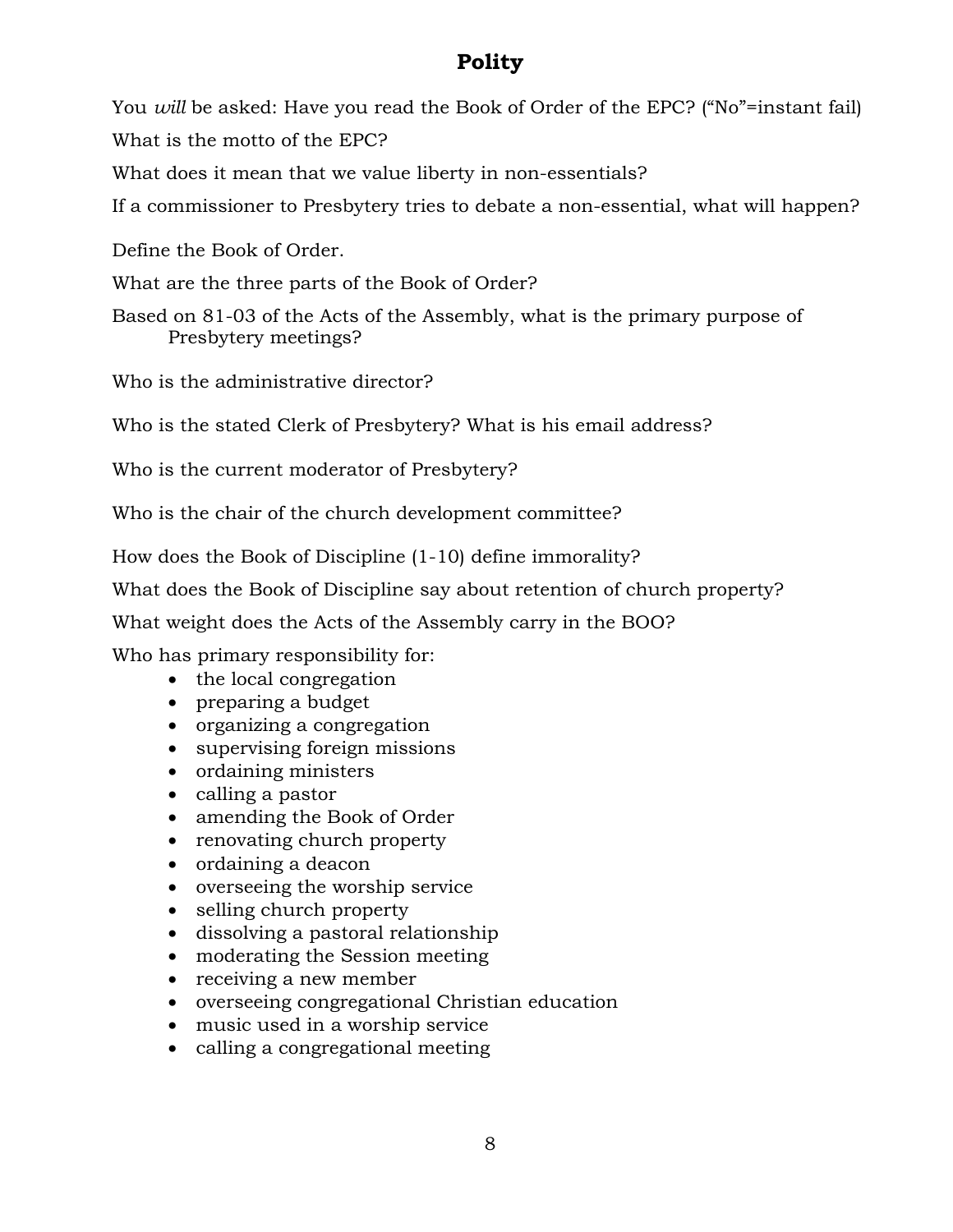What is the difference between Associate and Assistant Pastors?

What is the difference between a Committee, a Board, and a Commission?

Define the "Nature of the Power of the Church"

What is the difference between the "Responsibility of Order" and "Power of Jurisdiction"?

What is the "first" duty of an Elder in the courts of the Church?

What is the difference between a "Called Meeting" and a "Stated Meeting"?

Why is discipline important in the church?

Identify who has the original jurisdiction over:

- ordaining a minister
- church members
- Stated Clerk of the Presbytery
- a missionary
- a minister as a seminary professor
- a hospital chaplain

Identify, define or discuss

- quorum for a Session meeting
- non-Presbyterian forms of church government
- membership rolls
- members of presbytery
- voting by proxy
- mission or vision developer
- the ruling elder (RE)
- the ordained minister (TE)
- the deaconate
- minister voting at session or congregational meetings
- participating at/in presbytery
- officers of the General Assembly and Presbytery
- a congregation leaving the denomination
- church discipline: define types of offenses and types of sanctions
- What are the three items for which a person can be disciplined?
- marriage of a divorced person
- a pastor's duty to perform a wedding
- candidates for baptism
- private baptism
- modes of baptism
- re-baptism
- children taking communion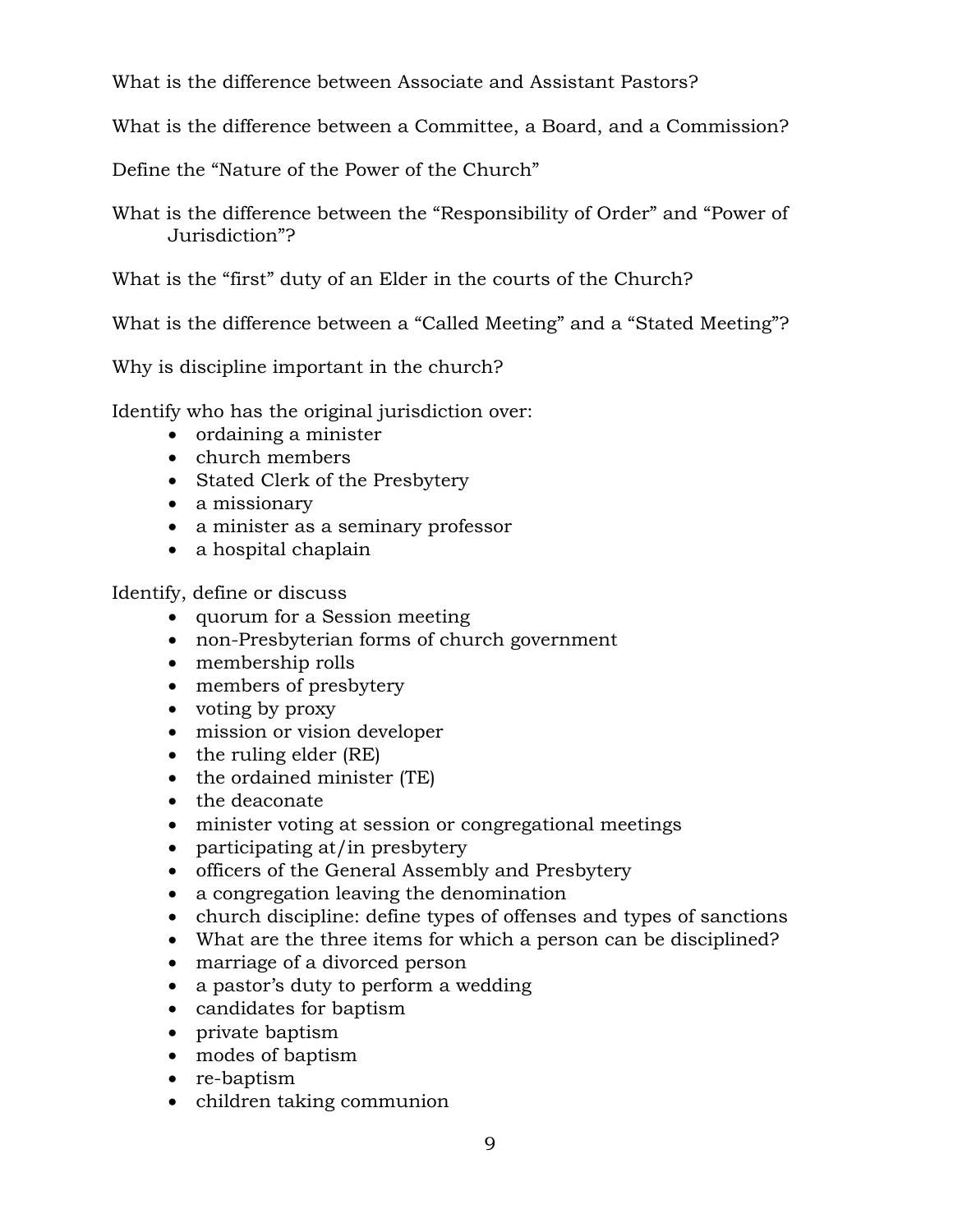Session Meetings:

- Who moderates the Session? Who should create the Session agenda?
- How familiar are you with Roberts Rules of Order? Describe it.
- Can the Pastor make motions or participate in a debate?
- Does the Clerk of Session need to be an active member of Session?
- Why should a motion be on the floor prior to any discussion?
- Why should most motions be pre-written in a Session meeting?
- What kinds of motions require seconds, and what kinds don't?
- How long before Session meetings should the agendas be sent?
- Can items be added to the agenda at the time of the meeting? Explain.
- If many REs are for a motion but many against, what should happen?
- Typically, what elements should be contained in a Session agenda?
- About how long should an evening Session meeting last?
- List two options of what to do if the meeting needs to go longer.
- Describe how a motion on the floor should be fairly debated.
- How are motions that are already on the floor amended?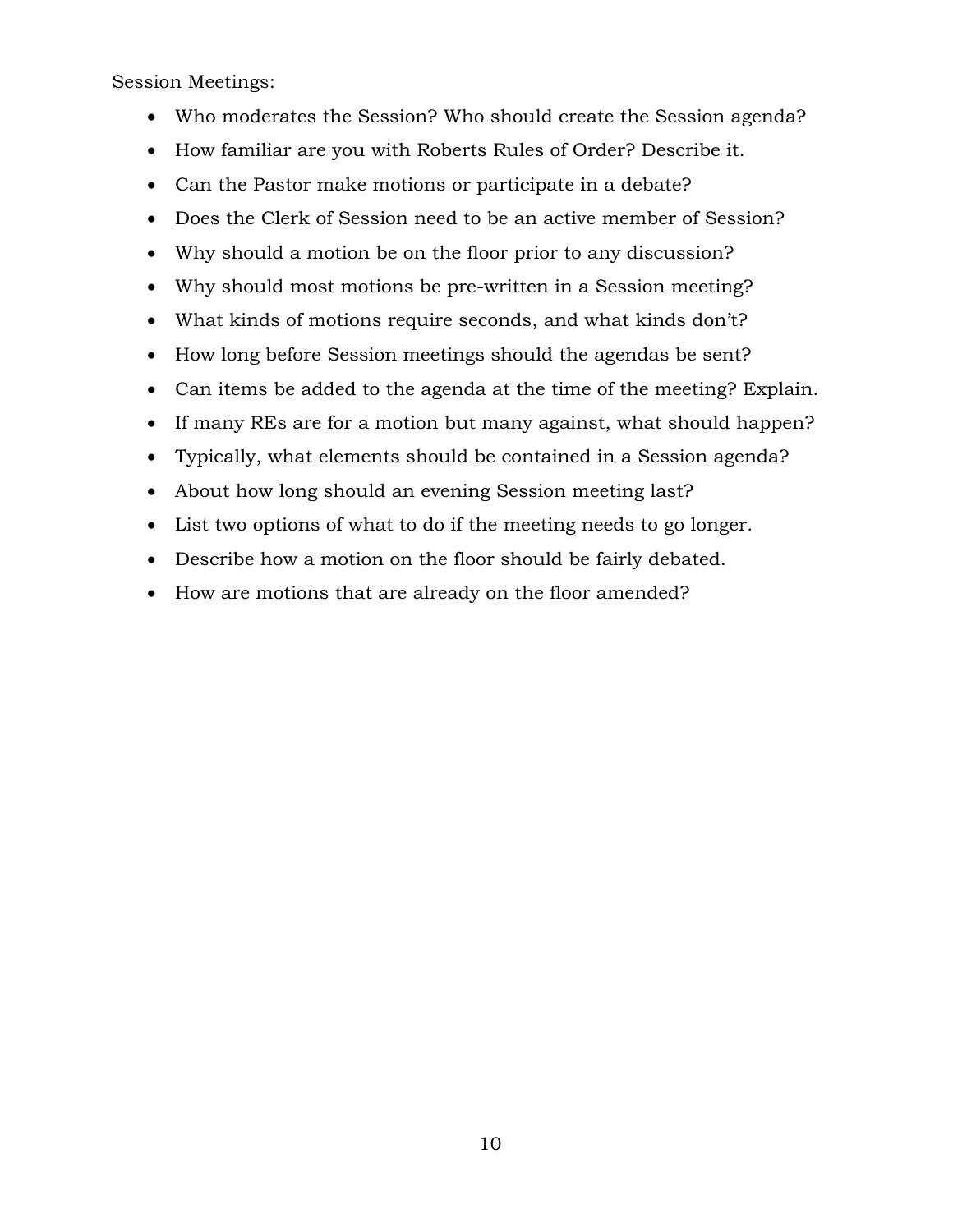## **Office and Work of the Pastor**

You *will* be asked these 3 questions: Would you perform a same-sex wedding? What is the gospel? (Briefly explain the gospel) How do you make disciples?

Describe how would deal with the following issues and events: Homosexuality in the church Abortion as an option Conducting a Funeral Conducting a Wedding Church discipline, including restoration Baptism vs. Baby dedication Dealing with Divorce Motivating to Evangelism Remarriage after divorce Dealing with Suicide A parishioner struggling with grief or depression Unfaithfulness in marriage Church conflict Confidentiality Where do you see your role in relationship with the Session? Dealing with abuse in marriage Counseling someone whose infant died

How would you counsel someone struggling with addiction to: Pornography Gambling Drinking/drugs

- How would you counsel a young woman in your congregation who believes God is calling her to serve as an ordained pastor?
- Do you agree that "The church must speak out against active euthanasia as it rapidly gains popular approval"?

In your view, is human life sacred? Explain.

A man in your church tells you he feels like he is really a female inside and is thinking about having gender reassignment surgery. How would you counsel him?

What are significant challenges for pastors and the Church in America today?

In your view, what is the most effective form of evangelism today and give an example of using this in your ministry?